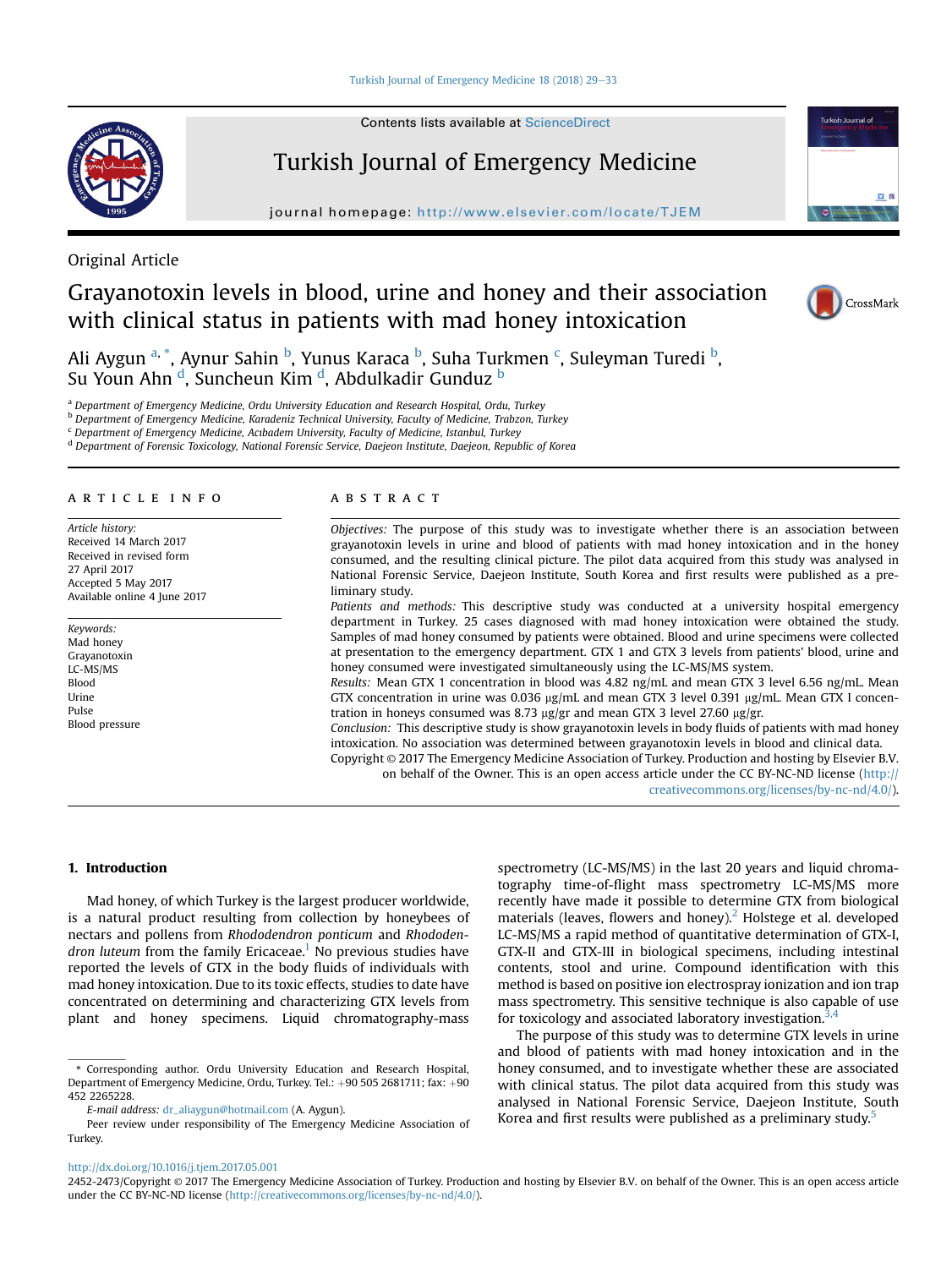## 2. Material and methods

This descriptive study was performed in a university hospital emergency medicine department. Approval was granted by the local clinical research ethical committee (permission no: 24237859-293). Chemical analysis of specimens was performed in the National Forensic Service, Daejeon Institute, South Korea.

### 2.1. Collection of mad honey, blood and urine specimens

Twenty-five cases applying to our university hospital emergency medicine clinic and diagnosed with mad honey intoxication were included in the study. Patients' histories and drug use histories were investigated. Patients with a history of heart disease and antiarrhytmic, antihypertensive drug use were planned to be excluded from the study. Specimens of mad honey consumed by patients diagnosed with GTX intoxication at the emergency medicine clinical between 2013 and 2014 were obtained. Patients' blood pressure and heart rate values were recorded for the comparison of GTX levels and clinical data. Systolic blood pressure and heart rate cut-off values were used for this comparison, in line with Advanced Cardiac Life Support (ACLS) guideline treatment recommendations.

Clinical data were recorded simultaneously at time of presentation. Blood (5 mL) and urine (5 mL) specimens were collected on presentation to the emergency department. GTX levels from patients' blood and urine levels and from honey consumed were investigated simultaneously. Blood and urine specimens were centrifuged at 5 °C at 12,000 rpm. Supernatants were collected after centrifuging and lyophilized overnight at  $-50$  °C. Dry materials obtained were then stored at  $-80$  °C until analysis.

## 2.2. GTX standard and specimen preparation

Cho et al.'s method, as confirmed by U.S. Food and Drug Agency (FDA) 2001 bioanalytical method validation guidance was employed. GTX standards and specimens were prepared in the same center as that used in Cho et al.'s study, using the high specificity and sensitivity method described by them, with confirmed accuracy, with minor modifications.<sup>[6](#page-3-0)</sup>

### 2.2.1. Preparation of GTX standard

Standard stock solution was obtained by dissolving 1 mg GTX-I and GTX-III in 10 mL methanol  $(v/v)$ . Internal standard (IS) stock solution was obtained by dissolving 1 mg clindamycin in 10 mL deionized water. GTX study solutions were obtained by dissolving stock solutions with the requisite concentration of methanol. IS was prepared by dilution to a concentration of 25 ng. Calibration standards were prepared by adding 0.5 mL GTX-I and GTX-III solutions to blood, urine and mad honey specimens (0.2 g). GTX concentrations in blood, urine and honey specimens were 10, 20, 50, 100 and 500 ng/mL. IS (25 ng/mL, 0.05 mL) was added at a fixed level to obtain a final concentration of 2.5 ng/mL. All solutions were stored at 4 °C until assay.

# 2.2.2. Preparation of blood specimens

0.05 mL IS (25 ng/mL), 0.5 mL phosphate buffer (0.05 M, pH 6) and 2 mL acetonitrile were added to 0.5 mL of all blood specimens in closed tubes. Specimen mixtures were centrifuged at 10,000 rpm, first for 3 min and then for 5 min in a vortex mixer. Supernatant solutions obtained were evaporated under N2 at 60 °C. The residue remaining after evaporation was mixed with a vortex with the addition of 1 mL water. The resulting supernatants were transferred to adande:1 PEP cartridges previously washed with 1 mL water and 1 mL water. Following transferal, cartridges were washed with 1 mL water and 1 mL hexane. Cartridges were next washed with 2 mL methanol and vacuumized. The liquid solution was than evaporated at 60 °C under N $_2$ . Finally, 0.1 mL 1% acetic acid was added to the dry residue. After mixing with vortex for 1 min this was transferred to 5  $\mu$ L aliquot tubes and loaded onto the LC-MS/MS system.

#### 2.2.3. Preparation of urine specimens

0.05 mL IS (25 ng/mL) and 0.45 mL phosphate buffer (0.05  $M$ , pH 6) were added to 0.5 mL of all blood specimens in tubes. Specimen compounds were mixed for 3 min in a vortex mixer. The resulting supernatants were transferred to SPE (adande:1 PEP) cartridges previously washed with 2 mL methanol and 2 mL water. Cartridges were washed with 2 mL water and finally with 60 $\degree$ C under N2. Finally, following evaporation, 0.1 mL 1% acetic acid was added to the dry remnant. After mixing for 1 min in a vortex, this was transferred to 5  $\mu$ L aliquot tubes and loaded onto the LC-MS/MS system.

### 2.2.4. Preparation of honey specimens

Part of each honey specimen was placed into 10 mL mass flask tubes and carefully weighed to elicit 0.2 g. Next, 0.025 mL of IS was added to all specimens, and water was added to give a total volume of 10 mL. All specimens were mixed for 3 min in a vortex mixer. Next, 1 mL was taken from each honey specimen and placed into SPE (adance:1 PED) cartridges previously washed with 2 mL methanol and 2 mL water. Cartridges were then washed with 2 mL water and finally with 2 mL methanol. After vacuumization, the liquid solution obtained was evaporated at 60  $\degree$ C under N2. Finally, following evaporation, 0.1 mL 1% acetic acid was added to the dry remnant. After mixing for 1 min in a vortex, this was transferred to 5 µL aliquot tubes and loaded onto the LC-MS/MS system.

## 2.3. Liquid chromatography and mass spectrometer (MS) conditions

Throughout analysis, HPLC and LC-MS/MS working conditions published elsewhere by Cho et al. and validated in the latest pub-lication were employed.<sup>[6](#page-3-0)</sup> GTX was analysed using an Agilent 1200 series (HPLC) (Agilent Technologies, Palo Alto, CA, USA) system. Chromatographic separation was performed at  $+40$  °C with a Kinetex biphenyl column (2.6  $\mu$ m, 100  $\times$  2.1 mm i.d., Phenomenex, Torrance, CA, USA) protected by a C18 guard column (2.1 mmi d.,Phenomenex). Mobile phases consisted of 1% acetic acid in water (A) and 1% acetic acid in methanol (B). Gradient elution procedures were performed under injection with a flow rate of 0 $-13$  min, 5 $-90\%$  B; 13 $-20$  min 90% B, 0.25 mL/min. The sampler was conserved at below 10  $\degree$ C and used in a 5-µL injection volume.

Mass spectrometric identification was performed using a Sciex 3200 QTRAP (AB Sciex, Concord, Canada) system in positive ion mode. Analytes were analysed using multıple reactıon monitoring (MRM) in positive ion transfer mode. Ion source temperature was maintained at 600  $^{\circ}$ C, and the spray voltage was adjusted to 5500 V. All source parameters were optimized under LC conditions, and electrical parameters were optimized with direct infusion. Analist software (version 1.5.1, AB Sciex) was used for device adjustment, data collection and data analysis.

### 2.4. Calculation of GTX levels in blood, urine and honey specimens

Toxicokinetic parameters obtained using the LC-MS/MS system were calculated using WinNonlin software (version 5.2, Mountain View, CA., USA). Blood results were expressed as ng/mL, urine results as  $\mu$ g/mL and mad honey results as  $\mu$ g/g.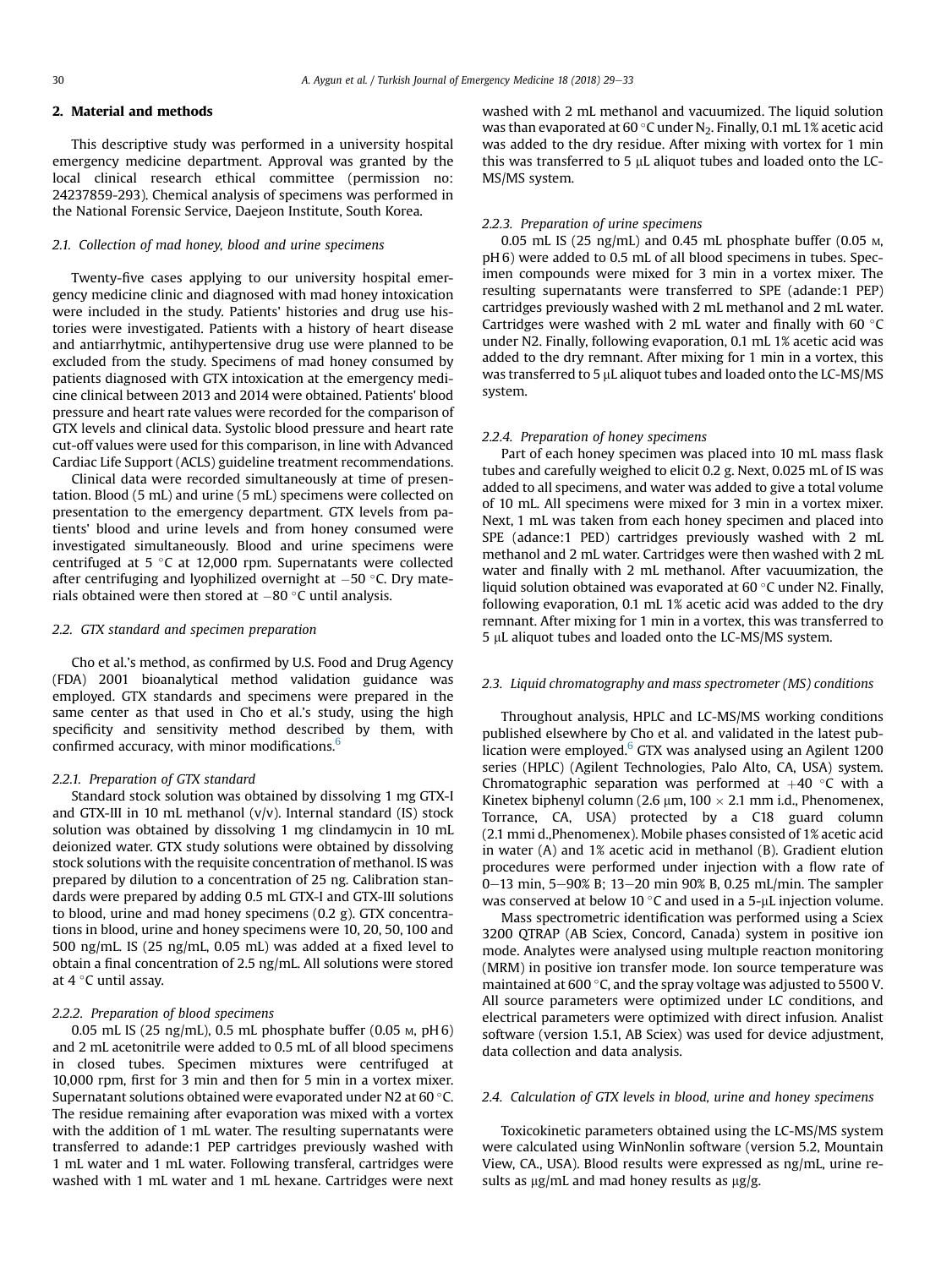#### 2.5. Statistical analysis

SPSS (Statistical Package for Social Sciences for Windowsv.13.0) software was used for statistical analysis. Descriptive statistics were expressed as number and percentage for categoric variables and mean, standard deviation, minimum and maximum for numerical variables. The Independent samples t-test was used for comparisons between groups and Pearson correlation analysis to determine correlations between variables. Alpha significance was set at  $p < 0.05$ .

## 3. Results

Seventy-two percent of patients were male and 28% female. Mean age was  $56.48$  (range,  $33-80$ ). Patients reported a mean time to onset of clinical symptoms of 1.79 h from consumption of mad honey. Clinical symptoms began after 30 min at the earliest and 5 h at the latest. Dizziness was seen in 60% of patients, nausea in 56%, vomiting in 28% and syncope in 44%. Mean SBP was 85.40 mmHg and mean diastolic blood pressure 51.60 mmHg. Mean heart rate was  $43/\text{min}$  (range,  $30-58/\text{min}$ ). Additional disease was observed in 36%, the most common being hypertension (Table 1).

Mean blood levels (ng/mL) were 4.82 for GTX-I and 6.56 for GTX-III. Mean urine levels ( $\mu$ g/mL) were 0.036 for GTX-I and 0.391 for GTX-III. Mean levels of GTXs  $(\mu g/g)$  in mad honeys consumed by patients were 8.73 for GTX-I and 27.60 for GTX-III [\(Table 2](#page-3-0)).

The relations between systolic blood pressure (SBP  $<$  90 mmHg and >90 mmHg), heart rate (HR  $<$  50/min and  $\geq$ 50/min) and GTX levels in urine, blood and honey consumed are shown in [Table 3](#page-3-0). No statistically significant difference was determined between SBP and GTX levels in blood, urine or honey consumed. There wasn't any statistically significant difference between HR and GTX-I levels in blood, urine or honey consumed. There was also not a statistically significant difference between HR and GTX-III levels in urine or honey consumed. In  $HR = 50/min$  group ( $n = 5$ ) blood GTX-III levels could not be measured in any of the patients. So we could not analyze the statistical difference of GTX-III blood values between HR groups.

## 4. Discussion

Various factors can affect the levels of GTX in mad honey. Similarly, the level of GTX in mad honey varies depending on the purity of the honey (its monofloral property), geographic conditions in the region concerned and whether or not the honey has been processed.

Mad honey intoxication is not observed in all subjects who consume that honey. Findings in patients presenting to the

#### Table 1

Demographic and clinical characteristics of patients presenting to the emergency department with mad honey intoxication.

|                            | Findings               | $Mean + SD$       |
|----------------------------|------------------------|-------------------|
| Sex                        | Male 72% ( $n = 18$ )  |                   |
|                            | Female 28% ( $n = 7$ ) |                   |
| Age                        |                        | $56,48 \pm 15,72$ |
| Time to symptom onset (hr) |                        | $1.79 + 1.07$     |
| <b>Dizziness</b>           | $60\%$ (n = 15)        |                   |
| Nause                      | $56\%$ (n = 14)        |                   |
| Vomiting                   | $28\%$ (n = 7)         |                   |
| Syncope                    | $44\%$ (n = 11)        |                   |
| Additional diseases        | $36\%$ (n = 9)         |                   |
| $SBP$ (mmHg)               |                        | $85.40 + 17.31$   |
| $DBP$ (mmHg)               |                        | $51.60 + 10.11$   |
| Heart rate (min)           |                        | $42.68 + 7.42$    |

SBP: Systolic blood pressure, DBP: Diastolic blood pressure, SD: Standard Deviation.

emergency department with mad honey poisoning are similar, the most prominent being hypotension and bradycardia. These were also the most significant findings in this study. This finding is similar to previous studies of mad honey intoxication. Yavuz et al. observed nausea-vomiting in 91% of patients and dizziness in 74%.[7](#page-3-0) Yılmaz et al. reported syncope in 17.6% of patients, nausea in 45.4% and vomiting in  $31.8\%$  $31.8\%$  $31.8\%$ <sup>8</sup> After bradycardia and hypotension, the most common clinical symptoms in this study were dizziness, in 60% of patients, syncope in 56% and vomiting in 28%. Other clinical symptoms, apart from the main findings of hypotension and bradycardia, vary depending on age, gender and additional diseases. Examination of the literature revealed that mad honey intoxication occurs at a mean age of 49 and that the majority of cases are male  $(80.7\%)$ <sup>9</sup> In agreement with the literature, mean patient age in our study was 56, and 72% of patients were male.

Symptoms in mad honey poisoning are associated with the amount of honey consumed, and the amount reported to be necessary for toxicity to occur is reported at  $5-30$  g.<sup>[8](#page-3-0)</sup> Patients in our study could not be assessed on the basis of amount of mad honey consumed. That was because patients presenting to the emergency department over the course of a year with mad honey intoxication used terms such as 'a table spoonful', 'a tea spoonful' or 'a dessert spoonful' to describe the amount ingested, and these are insufficiently objective to determine the actual quantity consumed. Emergence of symptoms may occur within a few minutes to more than 2 h, depending on the amount of mad honey ingested, and symptoms may continue from a few hours to a few days, depending on the severity of intoxication.<sup>[10](#page-3-0)</sup>

In cases of light intoxication, patients can be safely discharged after 2–6 h of cardiac monitoring. $9$  There is no difference in terms of complications and mortality in terms of inpatient or outpatient status in studies in the literature.<sup>[11](#page-4-0)</sup> Symptoms in our study emerged a mean 1.79 h after mad honey consumption. In line with treatment recommendations in the literature, all patients received saline solution and  $1-2$  mg atropine iv as support therapy. In addition, all patients except for three were safely discharged after  $2-6$  h cardiac monitoring in the emergency department. These three patients were observed in the coronary intensive care unit due to additional diseases and were discharged with stable vital signs after 24 h.

Most patients with mad honey intoxication present due to the effects of GTX in the honey on the cardiovascular system. $11$  No clinical studies to date have investigated the amount of GTX in the honeys consumed by patients and the association between this and cardiovascular system effects. Only a limited number of experimental studies have been performed.<sup>12</sup> In one experimental study, Turkmen et al. administered varying doses of systemic GTX to mice and investigated blood pressure and heart rate values.<sup>[13](#page-4-0)</sup> They reported a significant correlation between the dose of GTX-III administered and clinical severity of intoxication. However, since levels of GTX in mouse blood were not measured they conducted no analysis of the relation between blood GTX levels and clinical picture.<sup>13</sup>

Many centers to which patients present with intoxication still have no laboratory tests for measuring amounts of GTX in body fluids or in honey consumed. LC-MS/MS in the last 20 years and LC-MS/MS much more recently have made it possible to determine GTX from biological materials (leaves, flowers and honey).<sup>[2](#page-3-0)</sup> Holstege et al. first detected GTX in various biological containing stool, rumen and urine. However, the GTX levels measured in animal stool, rumen and urine in these studies can not be compared with human body fluids. $3,14$  In addition, there is variation in biological specimens and low sensitivity and selectivity the method employed for GTX extraction and isolation. The technique also possesses a complex protocol.[3,14](#page-3-0) Another study used LC-MS/MS to measure levels of GTX-III in mad honeys consumed by individuals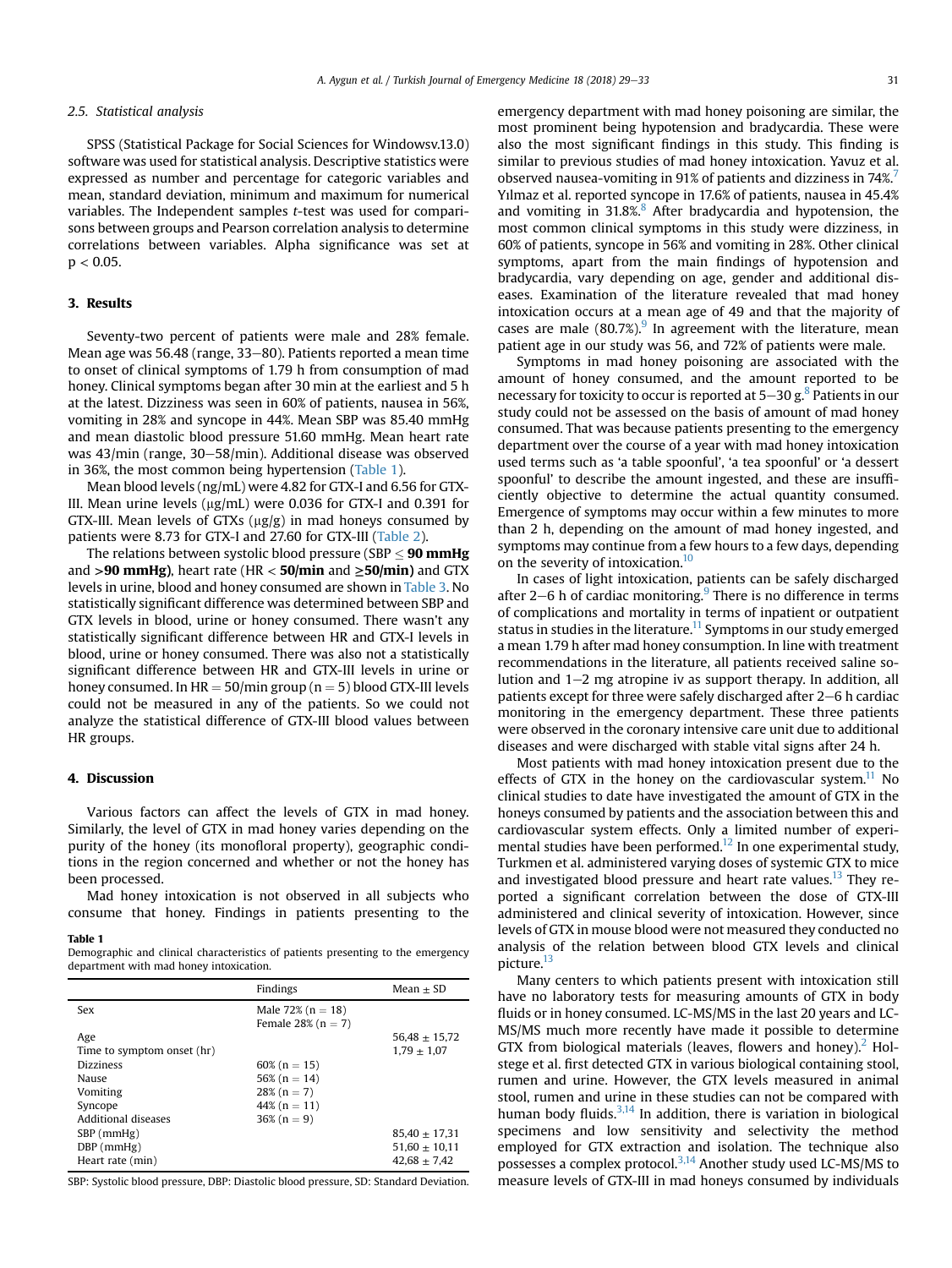<span id="page-3-0"></span>Table 2

| Mean, SD, minimum and maximum values for GTX- I and GTX- III in the urine and blood of patients and in the honey consumed. |                   |                   |                   |                            |                   |  |
|----------------------------------------------------------------------------------------------------------------------------|-------------------|-------------------|-------------------|----------------------------|-------------------|--|
|                                                                                                                            | $GTX-I B (ng/mL)$ | GTX-III B (ng/mL) | $GTX-I U (µg/mL)$ | $GTX$ -III U ( $\mu$ g/mL) | $GTX-I H (µg/gI)$ |  |
| $M_{22D}$ , CD                                                                                                             | 107.557           | 656.027           | nne, nn           | 0.20 0.46                  | $0.72$ $6.02$     |  |

|               | $GTX-I B (ng/mL)$ | GTX-III B (ng/mL) | $GTX-I U (µg/mL)$ | GTX-III U (µg/mL) | $GTX-I H (µg/gr)$ | GTX-III H (µg/gr] |
|---------------|-------------------|-------------------|-------------------|-------------------|-------------------|-------------------|
| Mean $\pm$ SD | $4.82 + 5.57$     | $6.56 + 8.37$     | $0.03 + 0.04$     | $0.39 + 0.46$     | $8.73 + 6.02$     | $27.60 + 18.98$   |
| Min.          | 0.35              | $0.00\,$          | $0.00\,$          | 0.00              | 0.17              | 0.00              |
| Max.          | 25.27             | 29.04             | 0.15              | 1.89              | 20.22             | 75.46             |

GTX: Grayanotoxin, B: Blood, U: Urine, H: Honey, SD: Standard Deviation, Min: minimum, Max: maximum.

#### Table 3

Relations between GTX levels in patients' blood and urine and in honeys consumed and systolic blood pressure and heart rate.

|                                         | SBP $\leq$ 90 mmHg Mean $\pm$ SD (n = 18) SBP>90 mmHg Mean $\pm$ SD (n = 7) p value HR < 50 Mean $\pm$ SD (n = 20) HR = 50 Mean $\pm$ SD (n = 5) p value |                 |       |                |                          |        |
|-----------------------------------------|----------------------------------------------------------------------------------------------------------------------------------------------------------|-----------------|-------|----------------|--------------------------|--------|
| GTX-I B (ng/mL) $5.84 \pm 5.88$         |                                                                                                                                                          | $2.18 + 3.82$   | 0.143 | $5.63 + 5.92$  | $1.56 + 1.72$            | 0.147  |
| GTX-III B (ng/mL) $8.05 \pm 8.48$       |                                                                                                                                                          | $2.73 + 7.23$   | 0.158 | $1.56 + 1.72$  | $\overline{\phantom{0}}$ | $\sim$ |
| GTX-I U ( $\mu$ g/mL) 0.03 $\pm$ 0.03   |                                                                                                                                                          | $0.03 + 0.04$   | 0.684 | $0.04 + 0.04$  | $0.01 + 0.01$            | 0.243  |
| GTX-III U ( $\mu$ g/mL) 0.47 $\pm$ 0.49 |                                                                                                                                                          | $0.17 + 0.26$   | 0.153 | $0.47 + 0.47$  | $0.04 + 0.04$            | 0.056  |
| $GTX-I H (\mu g/gr)$                    | $10.22 + 6.06$                                                                                                                                           | $4.88 + 4.08$   | 0.044 | $9.48 + 6.28$  | $5.72 + 3.88$            | 0.219  |
| $GTX$ -III H $(\mu g)gr$ )              | $30.6 + 18.14$                                                                                                                                           | $19.87 + 20.27$ | 0.211 | $30.3 + 19.92$ | $16.7 + 9.47$            | 0.156  |

GTX:Grayanotoxin, B:Blood, U:Urine, H:Honey, SD:Standard Deviation, SBP:Systolic Blood Pressure, HR:Heart Rate.

exposed to mad honey poisoning and reported a range of  $10-70.00$  µg/g.<sup>[15](#page-4-0)</sup> LC-MS/MS has also been used to measure GTX levels in previous animal studies, but the amounts measurable were limited to 0.2  $\mu$ g/g in stool and rumen and 0.05  $\mu$ g/g in urine, and specimen preparation was time-consuming and complex. $3,14$ Uncertainties in terms of acceptable linearity, sensitivity and improvement of LC-MS/MS under analytical conditions were also present. These uncertainties in the sampling, determination and measuring of GTX were eliminated by Cho et al. through the use of blood specimens developed a reliable and valid LC-MS/MS technique by for the first time determining GTX levels in mouse blood under experimental conditions. $6$  This study used the same method to measure levels of GTX-I and GTX-III in the blood and urine of and honeys consumed by 25 patients presenting to the emergency department with mad honey intoxication and compared the results with patients' clinical findings. The purpose in this study was to determine whether or not GTX content in biological specimens from humans can be determined by means of the GTX analysis method developed by Cho et al. $<sup>6</sup>$  using rats. The patient numbers</sup> were increased in the present study in order to determine whether there is an association between toxin levels and clinical data.

We investigated the relation between GTX-I and GTX-III levels in patients' blood and urine and in the honey they consumed and their SBP and heart rates. No significant association was determined at Pearson correlation analysis ( $p > 0.05$ ).

## 5. Limitations

We think that the failure to establish a correlation between blood and urine and honey consumed by patients with mad honey intoxication derives from various limitations inherent in the study. Primarily, there are differences between the patients included in terms of age, sex and additional diseases and of origin of honeys consumed. The distribution of Rhododendron species is quite heterogeneous in Turkey, and this variation can affect GTX concentrations in nectar and thus mad honey composition. In addition, differences in patients' times to presentation and the origins and amounts of honey consumed may have affected the standardization of the study. Variations between times to onset of intoxication and GTX concentrations may derive from variations in patient metabolisms and rate of mad honey absorption.

## 6. Conclusion

This descriptive study is the first to show GTX levels in body

fluids of patients with mad honey intoxication. No association was determined between GTX levels in blood and clinical data. GTX measurement in human urine and blood and honey consumed was successfully performed using LC-MS/MS, a generally simple method with confirmed reliability and validity. Further wide series studies may be able to determine the range of dangerous toxin levels by showing the upper and lower toxin limits in these honeys that are toxic to humans.

## Funding and support

There is no source of funds or financial support in the present study.

## Conflict interest

The authors declared no conflicts of interest.

## Acknowledgements

The author Ali AYGUN greatly appreciate the Scientific and Technical Research Council of Turkey (TUBITAK-2214/A).

## References

- 1. [Ceter T, Guney K. Orman gülü ve deli bal.](http://refhub.elsevier.com/S2452-2473(17)30058-4/sref1) Uludağ Arı[c](http://refhub.elsevier.com/S2452-2473(17)30058-4/sref1)ı[l](http://refhub.elsevier.com/S2452-2473(17)30058-4/sref1)ık Derg[. 2011;11\(4\):](http://refhub.elsevier.com/S2452-2473(17)30058-4/sref1)  $124 - 129$  $124 - 129$  $124 - 129$ .
- 2. [Hough RL, Crews C, White D, et al. Degradation of yew, ragwort and rhodo](http://refhub.elsevier.com/S2452-2473(17)30058-4/sref2)[dendron toxins during composting.](http://refhub.elsevier.com/S2452-2473(17)30058-4/sref2) Sci Total Envıron[. 2010;408\(19\):](http://refhub.elsevier.com/S2452-2473(17)30058-4/sref2) [4128](http://refhub.elsevier.com/S2452-2473(17)30058-4/sref2)-4137
- 3. [Holstege DM, Puschner B, Le T. Determination of grayanotoxins in biological](http://refhub.elsevier.com/S2452-2473(17)30058-4/sref3) [samples by LC-MS/MS.](http://refhub.elsevier.com/S2452-2473(17)30058-4/sref3) *J Agric Food Chem.* 2001;49(3):1648-[1651.](http://refhub.elsevier.com/S2452-2473(17)30058-4/sref3)
- 4. [Terai T, Osakabe K, Katai M, et al. Preparation of 9-hydroxy grayanotoxin de](http://refhub.elsevier.com/S2452-2473(17)30058-4/sref4)[rivatives and their acute toxicity in mice.](http://refhub.elsevier.com/S2452-2473(17)30058-4/sref4) Chem Pharm Bull. 2003;51(3):  $351 - 353$  $351 - 353$  $351 - 353$ .
- 5. [Aygun A, Gunduz A, Turedi S, et al. Examination using LC-MS/MS determina](http://refhub.elsevier.com/S2452-2473(17)30058-4/sref5)[tion of grayanotoxin levels in blood, urine and honey consumed by patients](http://refhub.elsevier.com/S2452-2473(17)30058-4/sref5) [presenting to the emergency department with mad honey intoxication and](http://refhub.elsevier.com/S2452-2473(17)30058-4/sref5) [relations with clinical data: a preliminary study.](http://refhub.elsevier.com/S2452-2473(17)30058-4/sref5) Ann Saudi Med. 2015;35(2):  $161 - 164.$  $161 - 164.$  $161 - 164.$  $161 - 164.$
- 6. [Cho HE, Ahn SY, Kim DW, et al. Development of a liquid chromatography](http://refhub.elsevier.com/S2452-2473(17)30058-4/sref6)[tandem mass spectrometry method for the determination of grayanotoxins in](http://refhub.elsevier.com/S2452-2473(17)30058-4/sref6) [rat blood and its application to toxicokinetic study.](http://refhub.elsevier.com/S2452-2473(17)30058-4/sref6) Biomed Chromatogr. 2014:28(12):1624-[1632.](http://refhub.elsevier.com/S2452-2473(17)30058-4/sref6)
- 7. [Yavuz H, Ozel A, Akkus I, et al. Honey poisoning in Turkey.](http://refhub.elsevier.com/S2452-2473(17)30058-4/sref7) Lancet. [1991;337\(8744\):789](http://refhub.elsevier.com/S2452-2473(17)30058-4/sref7)-[790](http://refhub.elsevier.com/S2452-2473(17)30058-4/sref7).
- 8. [Y](http://refhub.elsevier.com/S2452-2473(17)30058-4/sref8)ı[lmaz O, Eser M, Sahiner A, et al. Hypotension, bradycardia and syncope](http://refhub.elsevier.com/S2452-2473(17)30058-4/sref8) [caused by honey poisoning.](http://refhub.elsevier.com/S2452-2473(17)30058-4/sref8) Resuscitation. 2006;68(3):405-[408](http://refhub.elsevier.com/S2452-2473(17)30058-4/sref8).
- 9. Kolayli S. Bal ve deli bal. Gunduz A. editor, Balın Biyokimyasal Yapısı. 1 ed. Istanbul,Turkey : Nobel Tıp Kitapevi; 2015. pp.10.
- 10. [Gunduz A, Turedi S, Russell RM, et al. Clinical review of grayanotoxin/mad](http://refhub.elsevier.com/S2452-2473(17)30058-4/sref10) [honey poisoning past and present.](http://refhub.elsevier.com/S2452-2473(17)30058-4/sref10) Clin Toxicol. 2008;46(5):437-[442](http://refhub.elsevier.com/S2452-2473(17)30058-4/sref10).